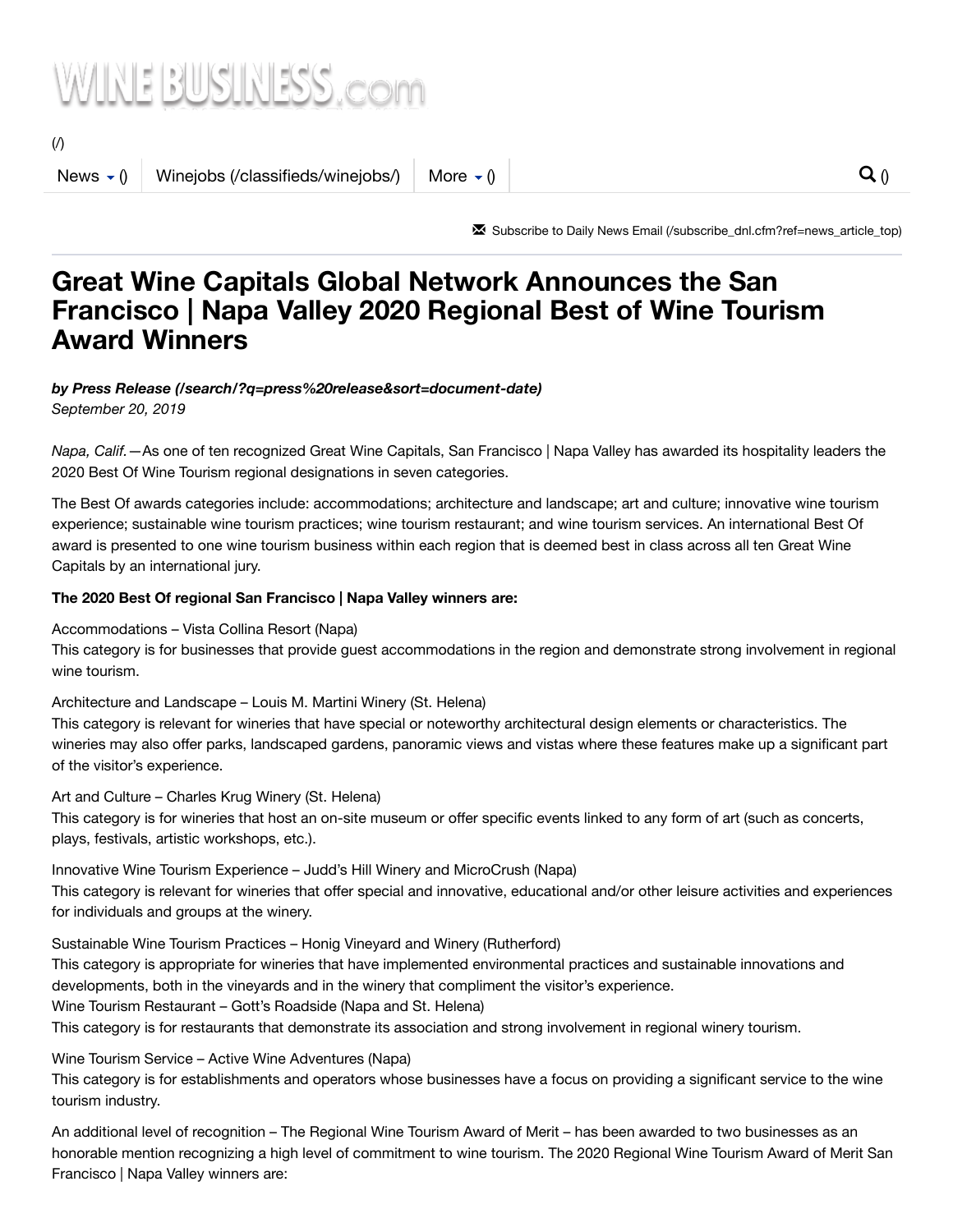#### Art and Culture – 1881 Napa (Oakville)

#### Sustainable Wine Tourism Practices – Domaine Carneros Winery (Napa)

All regional "Best Of" award winners will compete for the global awards, which are judged by an international panel of respected wine tourism professionals and presented at the annual general meeting of the Great Wine Capitals Global Network in November 2019 in Bordeaux, France. The international judges will choose one overall winner for each region, selecting from the seven regional "Best of" title-holders.

#### **About Visit Napa Valley**

Visit Napa Valley is the official destination management organization for the Napa Valley, with a mission to promote, protect and enhance the region's position as an attractive travel destination and enhance its public image as a dynamic place to visit, live and work.

The Napa Valley, conveniently located just an hour from the San Francisco Bay Area, consists of the following distinctive towns, including, from north to south, Calistoga, St. Helena, Rutherford/Oakville, Yountville, the city of Napa, American Canyon, and the outdoor recreation area of Lake Berryessa.

For additional information on the Napa Valley, or to plan your Napa Valley experience, please explore VisitNapaValley.com [\(http://VisitNapaValley.com\).](http://visitnapavalley.com/)

#### **About San Francisco Travel**

The San Francisco Travel Association is the official tourism marketing organization for the City and County of San Francisco. For information on reservations, activities and more, visit www.sftravel.com [\(http://www.sftravel.com\).](http://www.sftravel.com/)

#### **About Great Wine Capitals Global Network**

Founded in 1999, the Great Wine Capitals Global Network is an alliance of ten internationally renowned wine regions – Adelaide, South Australia; Bilbao-Rioja, Spain; Bordeaux, France; Mainz-Rheinhessen, Germany; Mendoza, Argentina; Porto, Portugal; San Francisco/Napa Valley, USA; Valparaiso/Casablanca Valley, Chile; Verona, Italy; and Lausanne, Switzerland. The international Best Of Wine Tourism awards serves as an industry benchmark for excellence and recognizes leading wineries and wine-tourism related businesses within each Great Wine Capital that have distinguished themselves in areas such as innovation, service and sustainable practices. For more information visit www.greatwinecapitals.com [\(http://www.greatwinecapitals.com\).](http://www.greatwinecapitals.com/)

Copyright© 1994-2019 by Wine Communications Group. All Rights Reserved. Copyright protection extends to all written material, graphics, backgrounds and layouts. None of this material may be reproduced for any reason without written permission of the Publisher. Wine Business Insider, Wine Business Monthly, Grower & Cellar News and Wine Market News are all trademarks of Wine Communications Group and will be protected to the fullest extent of the law.

# created & managed by<br>WINE BUSINESS MONTHLY



(https://www.instagram.com/winebusiness

#### **NEWS**

[news archive](https://www.winebusiness.com/news/) (/news/) wine [business blog](https://www.winebusiness.com/blog/) (/blog/) [blogs archive](https://www.winebusiness.com/blogs/) (/blogs/) people [\(/people/\)](https://www.winebusiness.com/people/) supplier [\(/suppliernews/\)](https://www.winebusiness.com/suppliernews/) new releases [\(/newreleases/\)](https://www.winebusiness.com/newreleases/)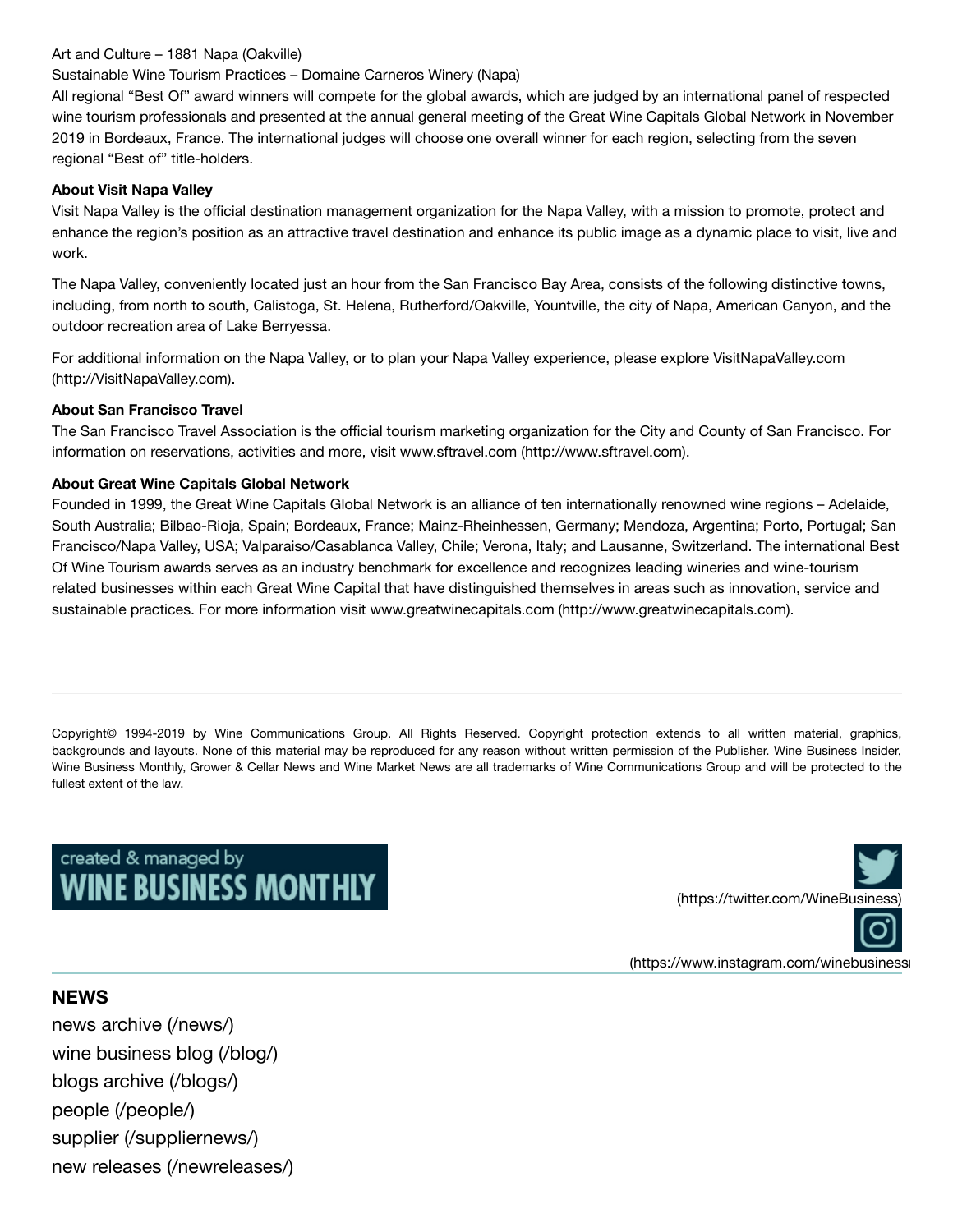## **LOCAL NEWS**

northwest [\(/local/northwest/\)](https://www.winebusiness.com/local/northwest/) california [\(/local/california/\)](https://www.winebusiness.com/local/california/) southwest [\(/local/southwest/\)](https://www.winebusiness.com/local/southwest/) the plains [\(/local/theplains/\)](https://www.winebusiness.com/local/theplains/) great lakes [\(/local/greatlakes/\)](https://www.winebusiness.com/local/greatlakes/) north east [\(/local/northeast/\)](https://www.winebusiness.com/local/northeast/) south east [\(/local/southeast/\)](https://www.winebusiness.com/local/southeast/) canada [\(/canada/\)](https://www.winebusiness.com/canada/)

## **EVENTS**

Wine [Business Monthly Events](http://wbmevents.com/) (http://wbmevents.com/) Industry Events [\(/industryevents/\)](https://www.winebusiness.com/industryevents/)

## **DATA**

wine analytics report [\(https://wineanalyticsreport.com/\)](https://wineanalyticsreport.com/) wines vines analytics [\(http://winesvinesanalytics.com\)](http://winesvinesanalytics.com/) buyer's guide online [\(http://winesvinesanalytics.com/buyersguide\)](http://winesvinesanalytics.com/buyersguide) data services [\(http://winesvinesanalytics.com/databases\)](http://winesvinesanalytics.com/databases) gomberg, fredrikson [\(http://gfawine.com\)](http://gfawine.com/)

## **TOOLS & RESOURCES**

[winemaking](https://www.winebusiness.com/tools/) calculator (/tools/) wine trials forum [\(/winetrials/\)](https://www.winebusiness.com/winetrials/) weather [\(/weather/\)](https://www.winebusiness.com/weather/) practical winery bookstore [\(https://winesvinesanalytics.com/store.cfm?shop=bookshelf\)](https://winesvinesanalytics.com/store.cfm?shop=bookshelf)

## **CLASSIFIEDS**

winejobs [\(/classifieds/winejobs/\)](https://www.winebusiness.com/classifieds/winejobs/) grapes & bulk wine [\(/classifieds/grapesbulkwine/\)](https://www.winebusiness.com/classifieds/grapesbulkwine/) used barrels [\(/classifieds/usedbarrels/\)](https://www.winebusiness.com/classifieds/usedbarrels/) real estate [\(/classifieds/realestate/\)](https://www.winebusiness.com/classifieds/realestate/) used equipment [\(/classifieds/used](https://www.winebusiness.com/classifieds/used%20equipment/) equipment/) services & supplies [\(/classifieds/servicesupplies/\)](https://www.winebusiness.com/classifieds/servicesupplies/) winejobs canada [\(/s/canada/classifieds/winejobs/\)](https://www.winebusiness.com/s/canada/classifieds/winejobs/)

## **WINE BUSINESS MONTHLY**

[homepage](https://www.winebusiness.com/wbm/) (/wbm/) current issue [\(/wbm/index.cfm?go=getDigitalIssue\)](https://www.winebusiness.com/wbm/index.cfm?go=getDigitalIssue) archives [\(/wbm/?go=getArchives\)](https://www.winebusiness.com/wbm/?go=getArchives) practical winery archives [\(http://www.practicalwinerylibrary.com/\)](http://www.practicalwinerylibrary.com/) subscribe [\(/subscribe.cfm?ref=wb\\_footer\)](https://www.winebusiness.com/subscribe.cfm?ref=wb_footer) advertise [\(/company/mediakit/wbm/\)](https://www.winebusiness.com/company/mediakit/wbm/)